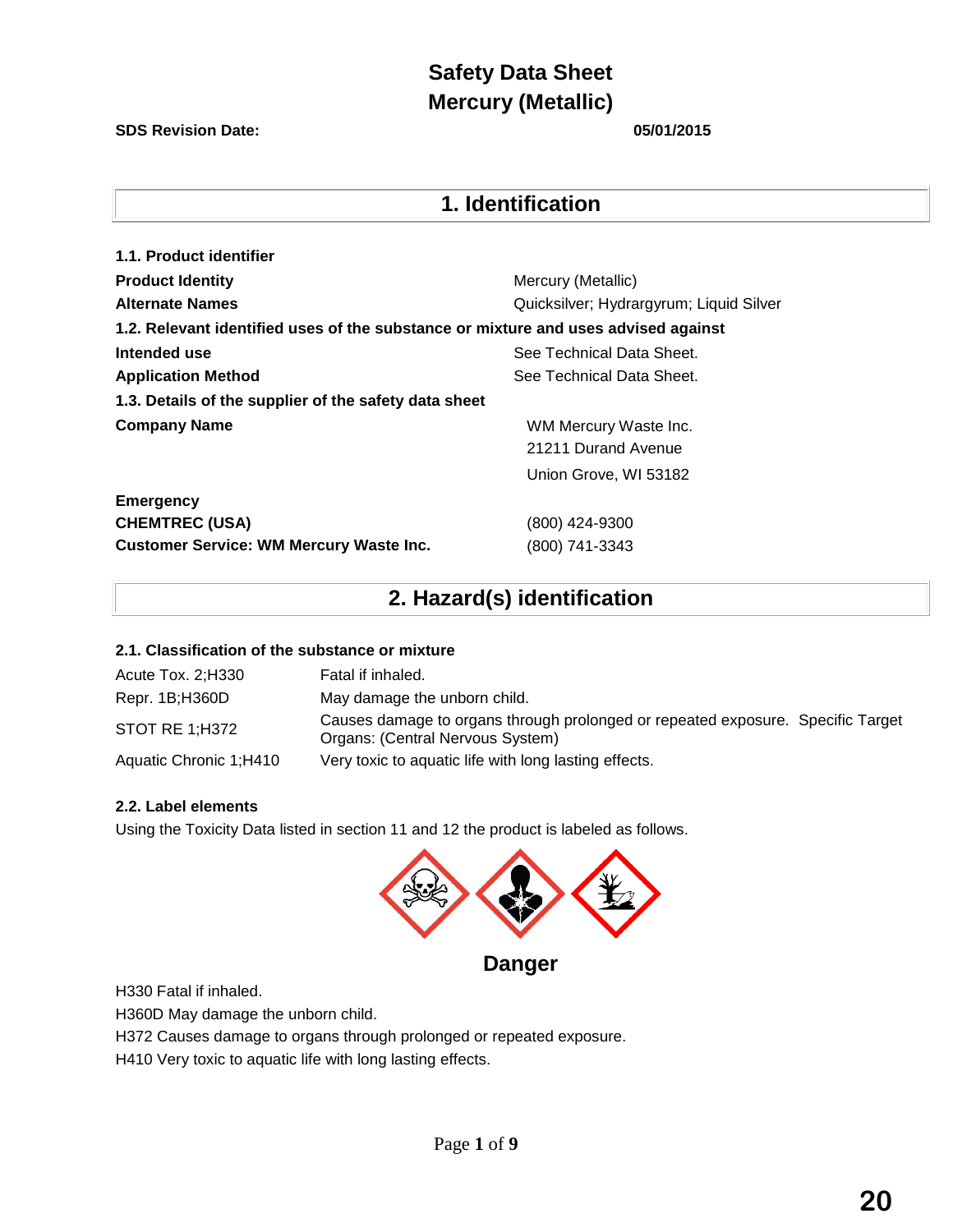### **SDS Revision Date: 05/01/2015**

#### **[Prevention]:**

P201 Obtain special instructions before use.

P202 Do not handle until all safety precautions have been read and understood.

P260 Do not breathe mist / vapors / spray.

P264 Wash thoroughly after handling.

P270 Do not eat, drink or smoke when using this product.

P271 Use only outdoors or in a well-ventilated area.

P273 Avoid release to the environment.

P281 Use personal protective equipment as required.

P284 Wear respiratory protection.

#### **[Response]:**

P304+340 IF INHALED: Remove victim to fresh air and keep at rest in a position comfortable for breathing.

P308+313 IF exposed or concerned: Get medical advice / attention.

P310 Immediately call a POISON CENTER or doctor / physician.

P314 Get Medical advice / attention if you feel unwell.

P320 Specific treatment is urgent (see information on this label).

P391 Collect spillage.

#### **[Storage]:**

P403+233 Store in a well ventilated place. Keep container tightly closed.

P405 Store locked up.

#### **[Disposal]:**

P501 Dispose of contents / container in accordance with local / national regulations.

## **3. Composition/information on ingredients**

This product contains the following substances that present a hazard within the meaning of the relevant State and Federal Hazardous Substances regulations.

| <b>Ingredient/Chemical Designations</b>       | Weight % | <b>GHS Classification</b>                                                                                                            | <b>Notes</b> |
|-----------------------------------------------|----------|--------------------------------------------------------------------------------------------------------------------------------------|--------------|
| Mercury<br><b>CAS Number:</b><br>0007439-97-6 | 100      | $\overline{\phantom{a}}$ Repr. 1B;H360D<br>$Acute$ tox. 2; H330<br> STOTRE1; H372<br>Aquatic Acute 1, H400<br>Aquatic Chronic 1;H410 | $[1][2]$     |

In accordance with paragraph (i) of §1910.1200, the specific chemical identity and/or exact percentage (concentration) of composition has been withheld as a trade secret.

[1] Substance classified with a health or environmental hazard.

[2] Substance with a workplace exposure limit.

[3] PBT-substance or vPvB-substance.

\*The full texts of the phrases are shown in Section 16.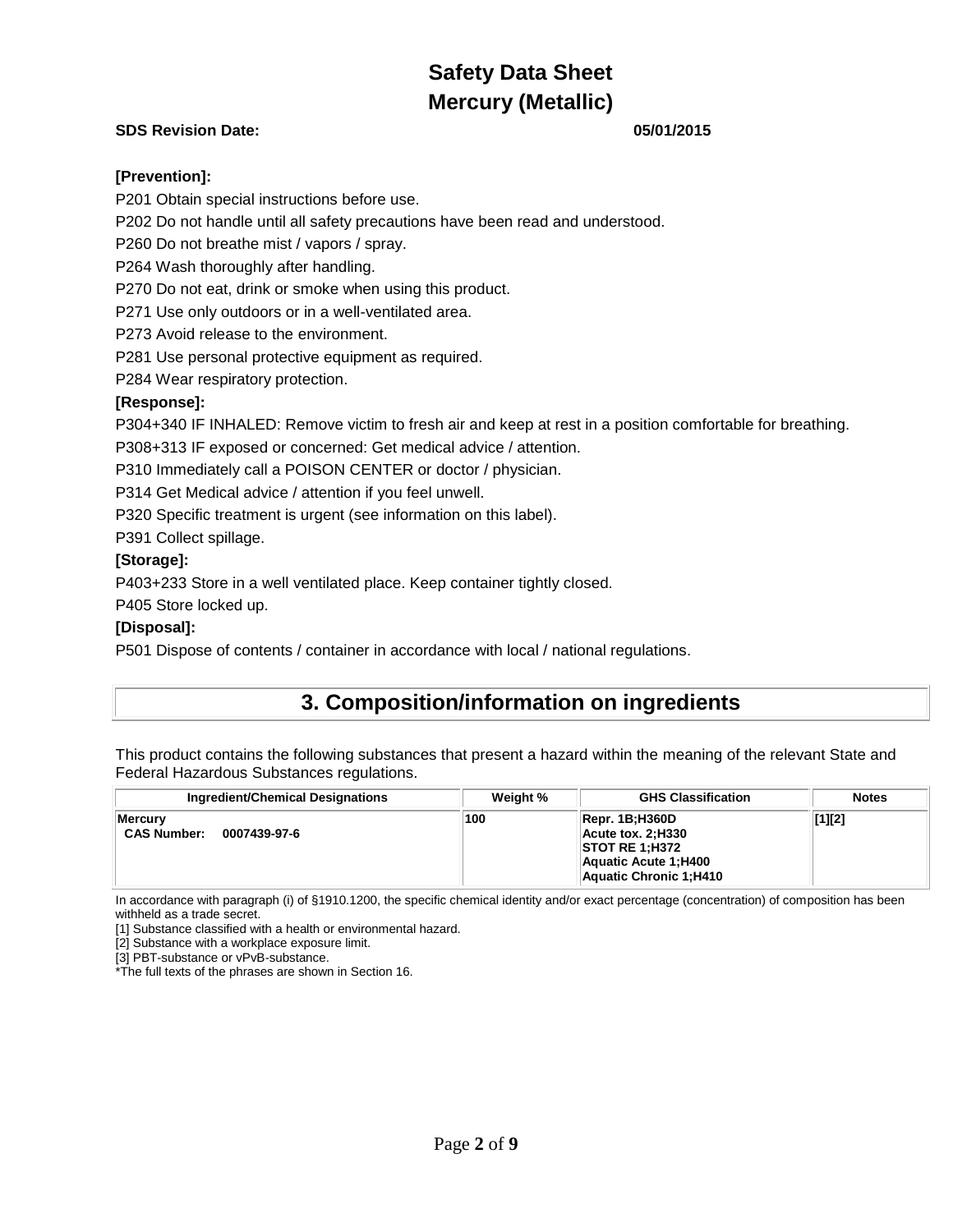**SDS Revision Date: 05/01/2015**

## **4. First aid measures**

| 4.1. Description of first aid measures |                                                                                                                                                                                                                                                                                                                                                                                                                                                                                                                                                                                                                                                                                                                                                                                                                                                                                                                                                                                                                                                                                                                                                                                                                                                     |
|----------------------------------------|-----------------------------------------------------------------------------------------------------------------------------------------------------------------------------------------------------------------------------------------------------------------------------------------------------------------------------------------------------------------------------------------------------------------------------------------------------------------------------------------------------------------------------------------------------------------------------------------------------------------------------------------------------------------------------------------------------------------------------------------------------------------------------------------------------------------------------------------------------------------------------------------------------------------------------------------------------------------------------------------------------------------------------------------------------------------------------------------------------------------------------------------------------------------------------------------------------------------------------------------------------|
| General                                | In all cases of doubt, or when symptoms persist, seek medical attention.<br>Never give anything by mouth to an unconscious person.                                                                                                                                                                                                                                                                                                                                                                                                                                                                                                                                                                                                                                                                                                                                                                                                                                                                                                                                                                                                                                                                                                                  |
| <b>Inhalation</b>                      | Remove to fresh air, keep patient warm and at rest. If breathing is irregular or stopped, give<br>artificial respiration. If unconscious place in the recovery position and obtain immediate<br>medical attention. Give nothing by mouth.                                                                                                                                                                                                                                                                                                                                                                                                                                                                                                                                                                                                                                                                                                                                                                                                                                                                                                                                                                                                           |
| <b>Eyes</b>                            | Irrigate copiously with clean water for at least 15 minutes, holding the eyelids apart and<br>seek medical attention.                                                                                                                                                                                                                                                                                                                                                                                                                                                                                                                                                                                                                                                                                                                                                                                                                                                                                                                                                                                                                                                                                                                               |
| <b>Skin</b>                            | Remove contaminated clothing. Wash skin thoroughly with soap and water or use a<br>recognized skin cleanser.                                                                                                                                                                                                                                                                                                                                                                                                                                                                                                                                                                                                                                                                                                                                                                                                                                                                                                                                                                                                                                                                                                                                        |
| Ingestion                              | If swallowed, wash out mouth with water, obtain immediate medical attention. Keep at rest.<br>Do NOT induce vomiting.                                                                                                                                                                                                                                                                                                                                                                                                                                                                                                                                                                                                                                                                                                                                                                                                                                                                                                                                                                                                                                                                                                                               |
|                                        | 4.2. Most important symptoms and effects, both acute and delayed                                                                                                                                                                                                                                                                                                                                                                                                                                                                                                                                                                                                                                                                                                                                                                                                                                                                                                                                                                                                                                                                                                                                                                                    |
| Overview                               | Eye: Contact with eyes may cause severe irritation, and possible eye burns. Vapors may<br>cause eye irritation.<br>Skin: May cause skin irritation. May be absorbed through the skin in harmful amounts. May<br>cause skin sensitization, an allergic reaction, which becomes evident upon re-exposure to<br>this material. Chronic exposure to mercury may cause permanent central nervous system<br>damage, fatigue, weight loss, tremors, and personality changes.<br>Ingestion: May cause gastrointestinal irritation with nausea, vomiting and diarrhea. May<br>cause effects similar to those for inhalation exposure.<br>Inhalation: Causes respiratory tract irritation. Inhalation of fumes may cause metal fume<br>fever, which is characterized by flu-like symptoms with metallic taste, fever, chills, cough,<br>weakness, chest pain, muscle pain and increased white blood cell count. May cause central<br>nervous system effects including vertigo, anxiety, depression, muscle incoordination, and<br>emotional instability. May cause severe respiratory tract irritation.<br>Chronic: Chronic exposure to mercury may cause permanent central nervous system<br>damage, fatigue, weight loss, tremors, and personality changes. |
| <b>Inhalation</b>                      | Notes to Physician: Treat symptomatically and supportively.<br>Antidote: The use of Dimercaprol or BAL (British Anti-Lewisite) as a chelating agent should<br>be determined by qualified medical personnel. The use of d-Penicillamine as a chelating<br>agent should be determined by qualified medical personnel. See section 2 for further<br>details.<br>Fatal if inhaled.                                                                                                                                                                                                                                                                                                                                                                                                                                                                                                                                                                                                                                                                                                                                                                                                                                                                      |
|                                        |                                                                                                                                                                                                                                                                                                                                                                                                                                                                                                                                                                                                                                                                                                                                                                                                                                                                                                                                                                                                                                                                                                                                                                                                                                                     |

# **5. Fire-fighting measures**

### **5.1. Extinguishing media**

Substance is nonflammable; use agent most appropriate to extinguish surrounding fire.

#### **5.2. Special hazards arising from the substance or mixture**

Hazardous decomposition: Mercury/mercury oxides.

Do not breathe mist / vapors / spray.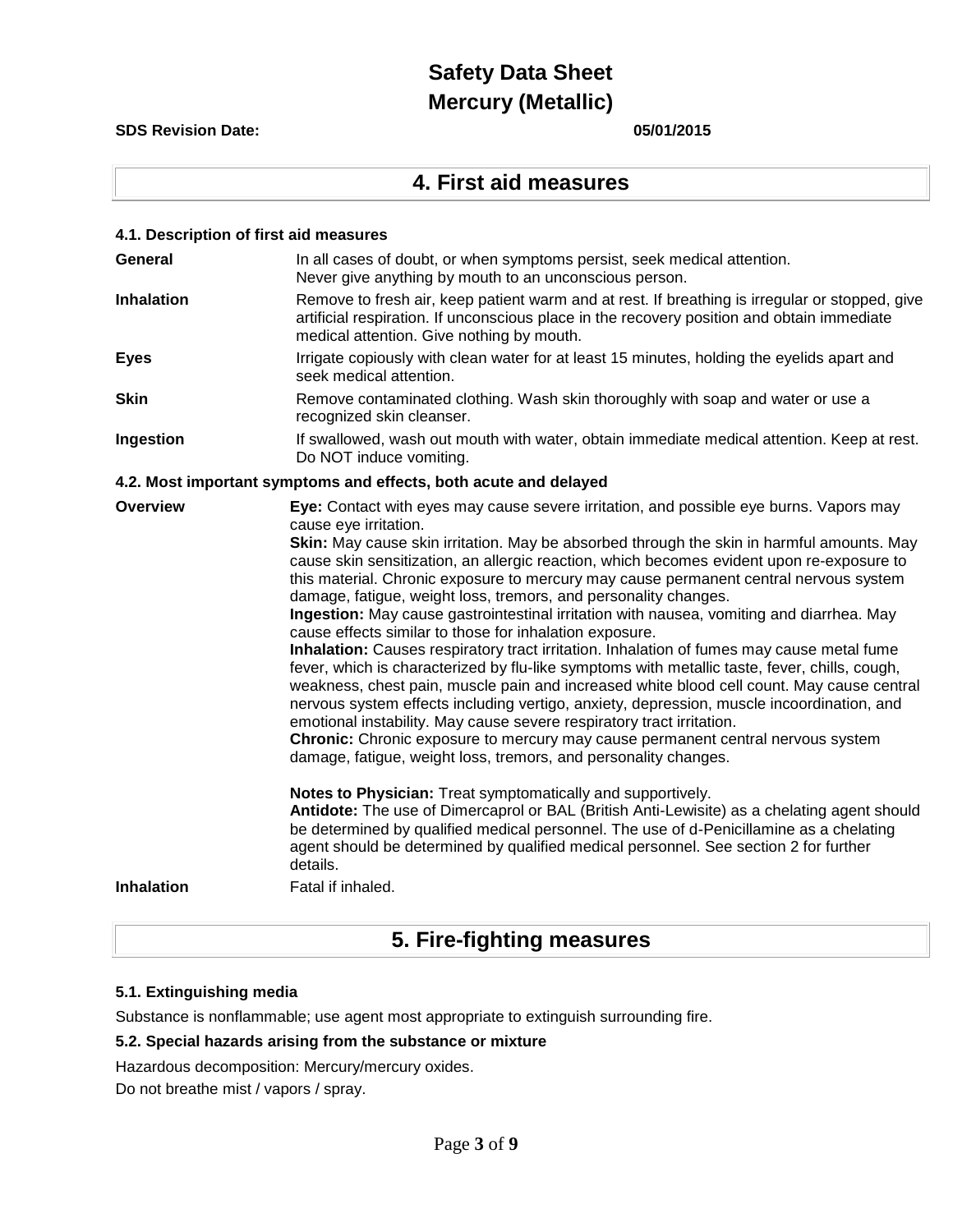#### **SDS Revision Date: 05/01/2015**

#### **5.3. Advice for fire-fighters**

As in any fire, wear a self-contained breathing apparatus in pressure-demand, MSHA/NIOSH (approved or equivalent), and full protective gear. Combustion generates toxic fumes.

**ERG Guide No.** 172

## **6. Accidental release measures**

#### **6.1. Personal precautions, protective equipment and emergency procedures**

Put on appropriate personal protective equipment (see section 8).

#### **6.2. Environmental precautions**

Do not allow spills to enter drains or waterways.

Use good personal hygiene practices. Wash hands before eating, drinking, smoking or using toilet. Promptly remove soiled clothing and wash thoroughly before reuse.

#### **6.3. Methods and material for containment and cleaning up**

Vacuum or sweep up material and place into a suitable disposal container. Wear a self contained breathing apparatus and appropriate personal protection. (See Exposure Controls, Personal Protection section).

## **7. Handling and storage**

#### **7.1. Precautions for safe handling**

Wash thoroughly after handling. Remove contaminated clothing and wash before reuse. Use with adequate ventilation. Minimize dust generation and accumulation. Avoid breathing dust, vapor, mist, or gas. Avoid contact with eyes, skin, and clothing. Keep container tightly closed. Avoid ingestion and inhalation.

See section 2 for further details. - [Prevention]:

#### **7.2. Conditions for safe storage, including any incompatibilities**

Handle containers carefully to prevent damage and spillage.

Incompatible materials: Acetylene, ammonia, boron phosphodiiodide, chlorine, chlorine dioxide, methyl azide, sodium carbide, halogens, strong oxidizers.

Store in a cool, dry, well-ventilated area away from incompatible substances. Keep away from metals. Poison room locked.

See section 2 for further details. - [Storage]:

#### **7.3. Specific end use(s)**

No data available.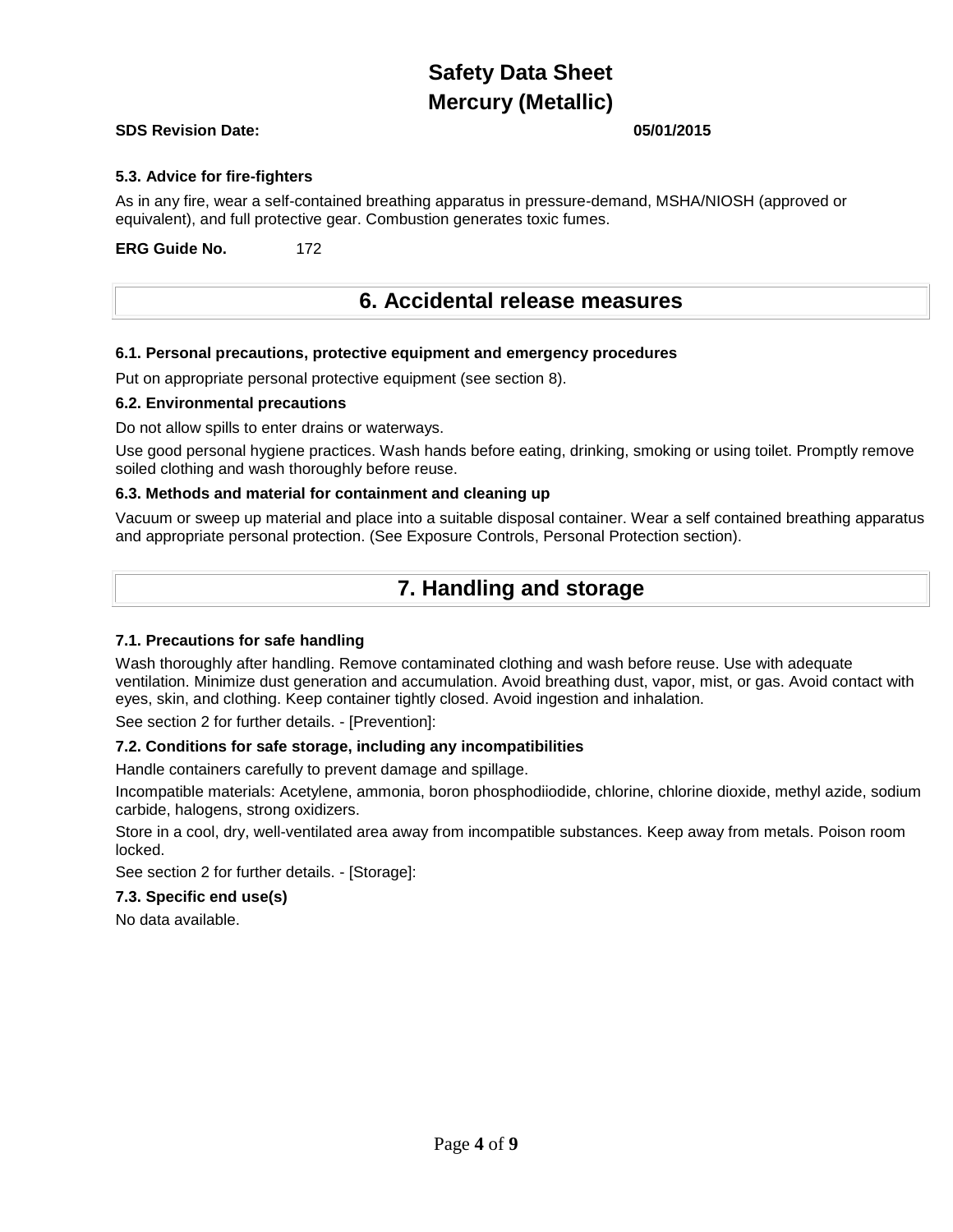### **SDS Revision Date: 05/01/2015**

# **8. Exposure controls and personal protection**

## **8.1. Control parameters**

### **Exposure**

| CAS No.          | Ingredient | <b>Source</b> | Value                                                                                                                                          |
|------------------|------------|---------------|------------------------------------------------------------------------------------------------------------------------------------------------|
| $ 0007439-97-6 $ | Mercury    | <b>OSHA</b>   | TWA 0.1 mg/m3                                                                                                                                  |
|                  |            | ACGIH         | Alkyl compounds TWA: 0.01 mg/m3 STEL 0.03 mg/m3 Skin<br>Aryl compounds TWA: 0.05 mg/m3 C 0.1 mg/m3 Skin<br>Elemental/Inorganic 0.025mg/m3 Skin |
|                  |            | <b>NIOSH</b>  | <b>No Established Limit</b>                                                                                                                    |
|                  |            | Supplier      | <b>No Established Limit</b>                                                                                                                    |

#### **Carcinogen Data**

| CAS No.      | <b>Ingredient</b> | <b>Source</b> | Value                                                               |  |
|--------------|-------------------|---------------|---------------------------------------------------------------------|--|
| 0007439-97-6 | Mercurv           | <b>OSHA</b>   | Select Carcinogen: No                                               |  |
|              |                   | <b>NTP</b>    | Known: No: Suspected: No                                            |  |
|              |                   | <b>IIARC</b>  | Group 1: No; Group 2a: No; Group 2b: No; Group 3: Yes; Group 4: No; |  |

### **8.2. Exposure controls**

| <b>Respiratory</b>          | Follow the OSHA respirator regulations found in 29CFR §1910.134 or European Standard<br>EN 149. Always use a NIOSH or European Standard EN 149 approved respirator when<br>necessary.                                                                                                                                                  |
|-----------------------------|----------------------------------------------------------------------------------------------------------------------------------------------------------------------------------------------------------------------------------------------------------------------------------------------------------------------------------------|
| <b>Eyes</b>                 | Wear appropriate protective eyeglasses or chemical safety goggles as described by OSHA<br>eye and face protection regulations in 29 CFR 1910.133 or European Standard EN166.                                                                                                                                                           |
| <b>Skin</b>                 | Wear appropriate protective clothing to prevent skin exposure. Wear appropriate gloves to<br>prevent skin exposure.                                                                                                                                                                                                                    |
| <b>Engineering Controls</b> | Provide adequate ventilation. Where reasonably practicable this should be achieved by the<br>use of local exhaust ventilation and good general extraction. If these are not sufficient to<br>maintain concentrations of particulates and any vapor below occupational exposure limits<br>suitable respiratory protection must be worn. |
| <b>Other Work Practices</b> | Use good personal hygiene practices. Wash hands before eating, drinking, smoking or<br>using toilet. Promptly remove soiled clothing and wash thoroughly before reuse.                                                                                                                                                                 |

See section 2 for further details. - [Prevention]:

# **9. Physical and chemical properties**

| Appearance                    |
|-------------------------------|
| Odor                          |
| <b>Odor threshold</b>         |
| рH                            |
| Melting point / freezing poin |

**Silver Liquid Odor** Odorless **Not Measured Not Applicable Melting point / freezing point** -38.87 deg C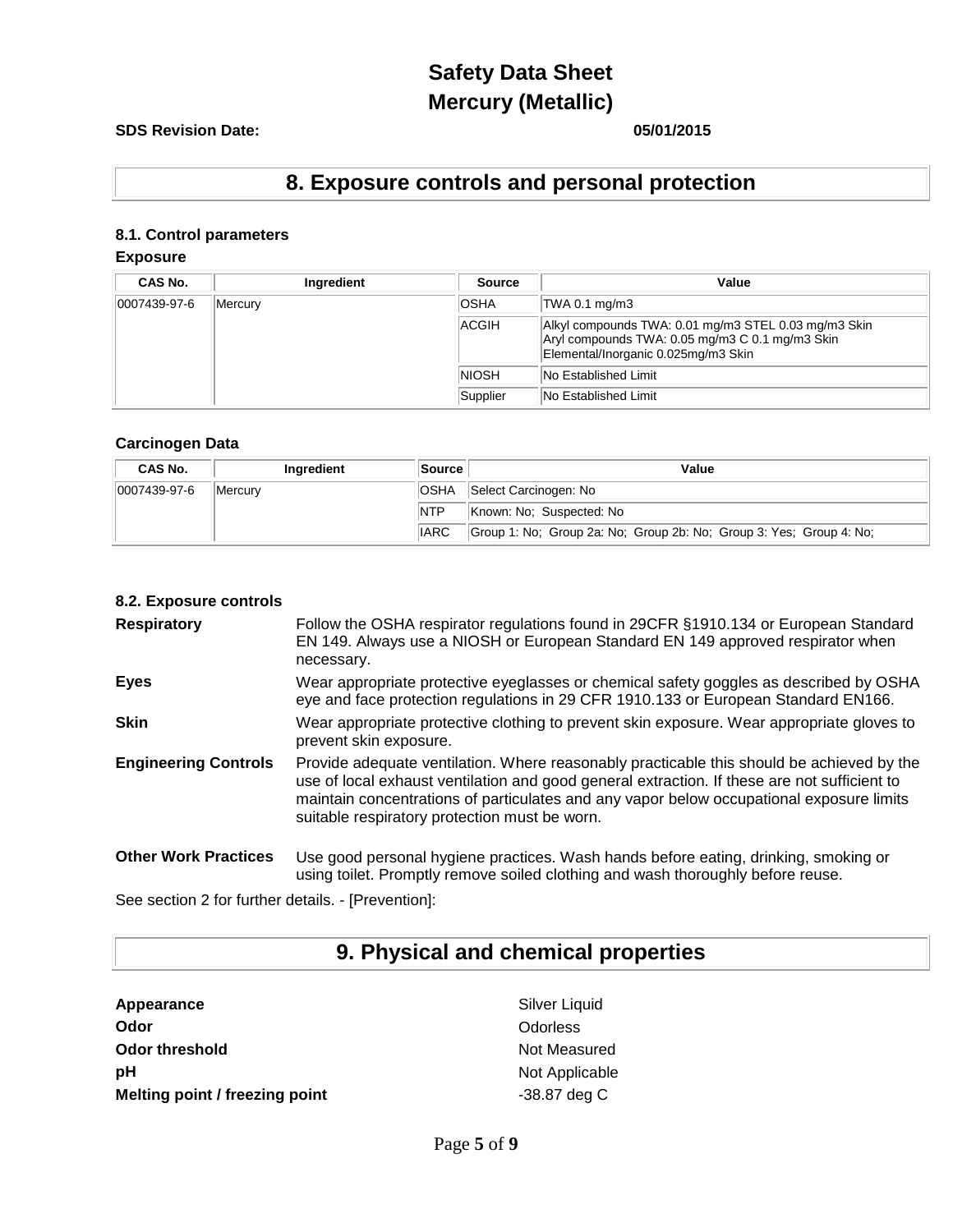#### **SDS Revision Date: 05/01/2015**

**Initial boiling point and boiling range** 356.5 deg C @ 760.00mmHg **Flash Point** Not Measured **Evaporation rate (Ether = 1)** Not Available **Flammability (solid, gas)** Not Applicable **Upper/lower flammability or explosive limits Lower Explosive Limit:** Not Measured

**Vapor pressure (Pa)** 0.002 mmHg @ 25C **Vapor Density** 7 (Air=1) **Specific Gravity 13.5400g/cm3 (Water=1) Solubility in Water Insoluble Partition coefficient n-octanol/water (Log Kow)** Not Measured **Auto-ignition temperature Not Measured Not Measured Decomposition temperature** Not Available **Viscosity (cSt)** 1.554 cP 20.00 **Molecular Formula** Hg **Molecular Weight** 200.59 **9.2. Other information** No other relevant information.

**Upper Explosive Limit:** Not Measured

# **10. Stability and reactivity**

#### **10.1. Reactivity**

Hazardous Polymerization will not occur.

### **10.2. Chemical stability**

Stable under normal circumstances.

#### **10.3. Possibility of hazardous reactions**

No data available.

#### **10.4. Conditions to avoid**

High temperatures, incompatible materials, metals.

#### **10.5. Incompatible materials**

Acetylene, ammonia, boron phosphodiiodide, chlorine, chlorine dioxide, methyl azide, sodium carbide, halogens, strong oxidizers.

#### **10.6. Hazardous decomposition products**

Mercury/mercury oxides.

# **11. Toxicological information**

#### **Acute toxicity**

| Ingredient | Oral LD50.<br>mg/kg | Skin LD50.<br>mg/kg | <b>Inhalation</b><br>Vapor LC50. | <b>Inhalation</b><br>Dust/Mist LC50. | Inhalation<br>Gas LC50, |
|------------|---------------------|---------------------|----------------------------------|--------------------------------------|-------------------------|
|            |                     |                     | mg/L/4hr                         | mg/L/4hr                             | ppm                     |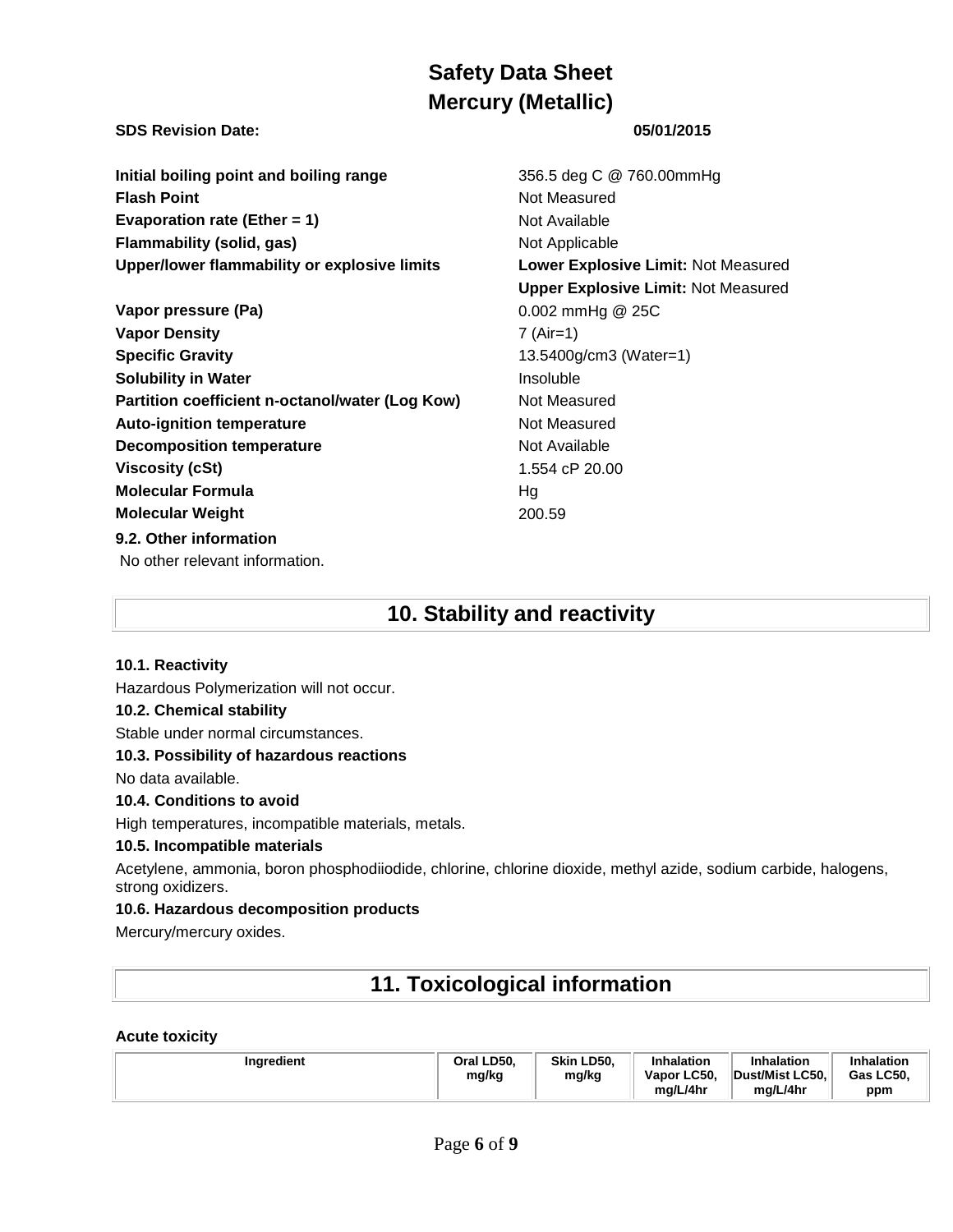#### **SDS Revision Date: 05/01/2015**

| $(7439-97-6)$<br><b>Mercury</b> | Rat -<br>$\sim$<br>.00.<br>ີ<br>__<br>Category: 2 | No data<br>available | No data<br>available | No data<br>available | No data<br>available |
|---------------------------------|---------------------------------------------------|----------------------|----------------------|----------------------|----------------------|
|                                 |                                                   |                      |                      |                      |                      |

Note: When no route specific LD50 data is available for an acute toxin, the converted acute toxicity point estimate was used in the calculation of the product's ATE (Acute Toxicity Estimate).

| <b>Classification</b>         | Category | <b>Hazard Description</b>                                          |
|-------------------------------|----------|--------------------------------------------------------------------|
| Acute toxicity (oral)         | 2        | Fatal if swallowed.                                                |
| Acute toxicity (dermal)       |          | Not Applicable                                                     |
| Acute toxicity (inhalation)   | 2        | Fatal if inhaled.                                                  |
| Skin corrosion/irritation     |          | Not Applicable                                                     |
| Serious eye damage/irritation |          | Not Applicable                                                     |
| Respiratory sensitization     |          | Not Applicable                                                     |
| Skin sensitization            |          | Not Applicable                                                     |
| Germ cell mutagenicity        |          | Not Applicable                                                     |
| Carcinogenicity               |          | Not Applicable                                                     |
| Reproductive toxicity         | 1B       | May damage the unborn child.                                       |
| STOT-single exposure          |          | Not Applicable                                                     |
| STOT-repeated exposure        |          | Causes damage to organs through prolonged or<br>repeated exposure. |
| Aspiration hazard             |          | Not Applicable                                                     |

# **12. Ecological information**

#### **12.1. Toxicity**

Very toxic to aquatic life with long lasting effects.

No additional information provided for this product. See Section 3 for chemical specific data.

#### **Aquatic Ecotoxicity**

| Inaredient                    | 96 hr LC50 fish, | 48 hr EC50 crustacea.   | ErC50 algae,  |
|-------------------------------|------------------|-------------------------|---------------|
|                               | mg/l             | mg/l                    | mg/l          |
| (7439-97-6)<br><b>Mercury</b> | Not Available    | 0.0052<br>Daphnia magna | Not Available |

#### **12.2. Persistence and degradability**

There is no data available on the preparation itself.

#### **12.3. Bioaccumulative potential**

Not Measured

**12.4. Mobility in soil**

No data available.

**12.5. Results of PBT and vPvB assessment**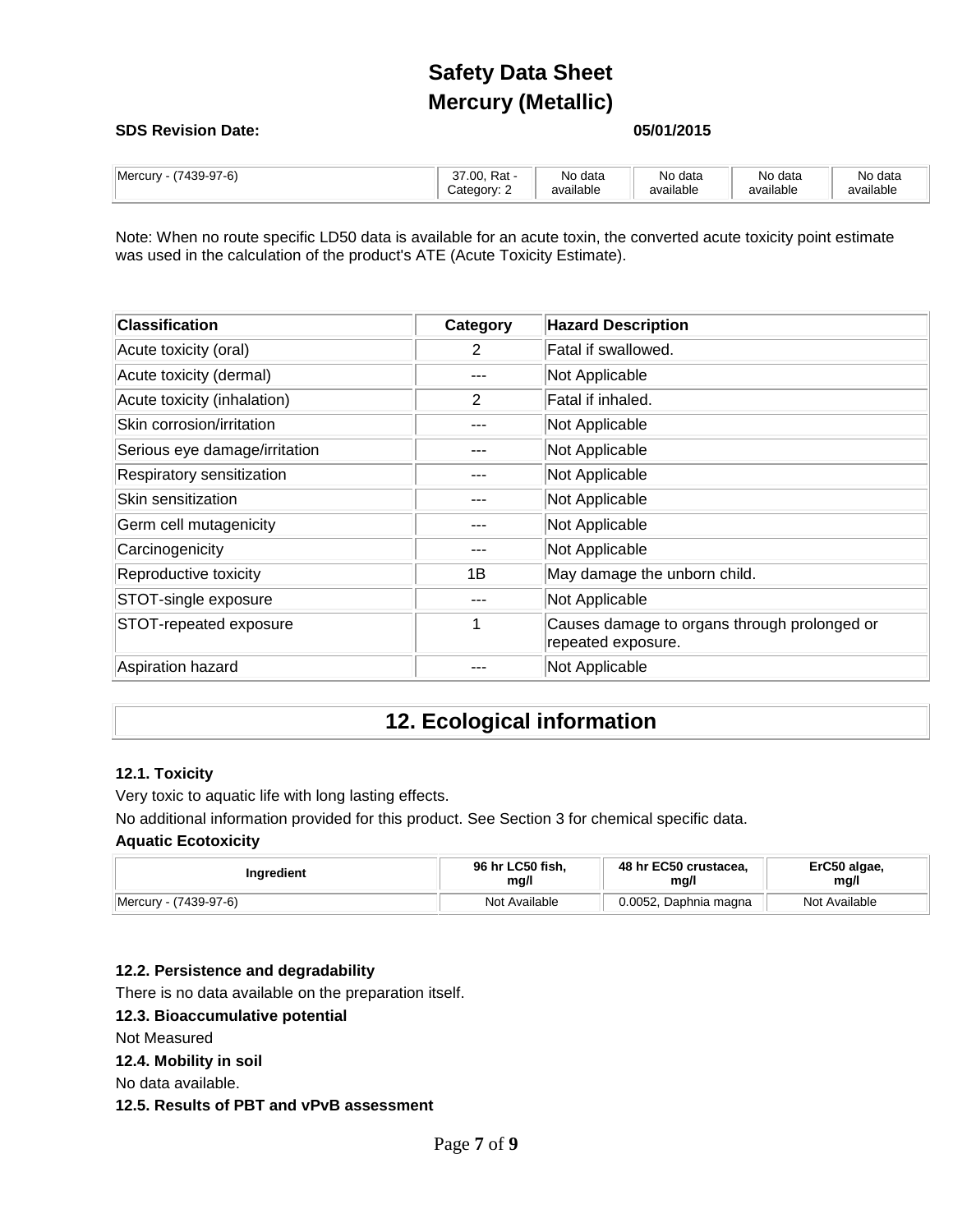#### **SDS Revision Date: 05/01/2015**

This product contains no PBT/vPvB chemicals. **12.6. Other adverse effects** No data available.

## **13. Disposal considerations**

#### **13.1. Waste treatment methods**

Observe all federal, state and local regulations when disposing of this substance.

## **14. Transport information**

|                                     | <b>DOT (Domestic Surface)</b><br><b>Transportation)</b> | <b>IMO / IMDG (Ocean</b><br><b>Transportation)</b> | <b>ICAO/IATA</b> |
|-------------------------------------|---------------------------------------------------------|----------------------------------------------------|------------------|
| 14.1. UN number                     | UN2809                                                  | UN2809                                             | <b>UN2809</b>    |
| 14.2. UN proper shipping<br>name    | UN2809, Mercury, 8, III                                 | Mercury                                            | Mercury          |
| 14.3. Transport hazard<br>class(es) | <b>DOT Hazard Class: 8 (6.1)</b>                        | IMDG: 8<br>Sub Class: 6.1                          | Air Class: 8     |
| 14.4. Packing group                 | Ш                                                       | Ш                                                  | Ш                |
| 14.5. Environmental hazards         |                                                         |                                                    |                  |
| <b>IMDG</b>                         | Marine Pollutant: Yes (Mercury)                         |                                                    |                  |

**14.6. Special precautions for user**

No further information

## **15. Regulatory information**

| <b>Regulatory Overview</b>                          | The regulatory data in Section 15 is not intended to be all-inclusive, only selected<br>regulations are represented. |  |
|-----------------------------------------------------|----------------------------------------------------------------------------------------------------------------------|--|
| <b>Toxic Substance</b><br><b>Control Act (TSCA)</b> | All components of this material are either listed or exempt from listing on the TSCA<br>Inventory.                   |  |
| <b>WHMIS Classification</b>                         | D <sub>1</sub> A                                                                                                     |  |
| <b>US EPA Tier II Hazards</b>                       | Fire: No                                                                                                             |  |
|                                                     | <b>Sudden Release of Pressure: No</b>                                                                                |  |
|                                                     | <b>Reactive: No</b>                                                                                                  |  |
|                                                     | Immediate (Acute): Yes                                                                                               |  |

**Delayed (Chronic):** Yes

**EPCRA 311/312 Chemicals and RQs (lbs):**

Mercury ( 1.00)

#### **EPCRA 302 Extremely Hazardous:**

To the best of our knowledge, there are no chemicals at levels which require reporting under this statute.